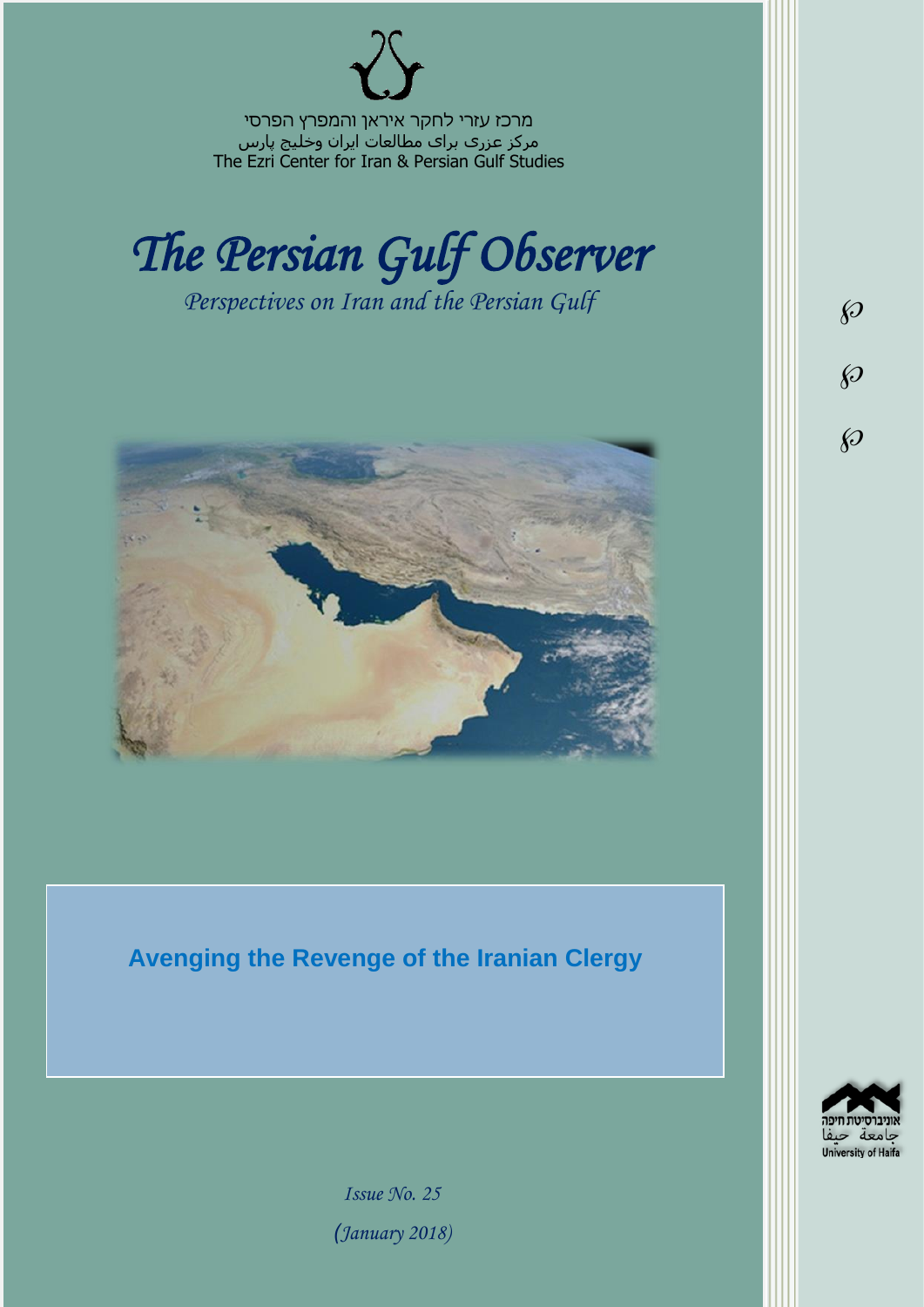The Ezri Center for Iran & Persian Gulf Studies at the University of Haifa is happy to launch *The* Persian Gulf Observer: Perspectives on Iran and the Persian Gulf. The Persian Gulf Observer will be published periodically, expressing the views and analysis of the Ezri center's researchers on various issues concerning the Persian Gulf region and the countries which lay by its shores. Attached please find the 25th issue written by Dr. Glen Segell on "Avenging the Revenge of the Iranian Clergy"

You are most welcome to follow the Ezri Center's twits at: <https://twitter.com/EzriCenter> , be our friend on Facebook: [https://www.facebook.com/pages/The-Ezri-Center-for-Iran-and-](https://www.facebook.com/pages/The-Ezri-Center-for-Iran-and-Persian-Gulf-Studies/141080069242626)[Persian-Gulf-Studies/141080069242626](https://www.facebook.com/pages/The-Ezri-Center-for-Iran-and-Persian-Gulf-Studies/141080069242626)

Watch and listen to conferences and lecturers in the Center's YouTube channel:

<https://www.youtube.com/channel/UCZdzvlhv7a8nxLjYZdaz68Q>

and visit our site:<http://gulfc.haifa.ac.il/>

You are also cordially invited to visit our site in Persian [www.TeHTel.com,](http://www.tehtel.com/) where you could find interesting material on various aspects of the life in Israel.

## DOG DOG DOG DOG DOG DOG DOG

מרכז עזרי לחקר איראן והמפרץ הפרסי באוניברסיטת חיפה שמח להשיק את :*The Persian Gulf Observer* 

Perspectives on Iran and the Persian Gulf , בו יוצגו מאמרי דעה שיופצו בתדירות תקופתית, פרי- עטם של חוקרי המרכז על מגוון נושאים מאזור המפרץ הפרסי והמדינות השוכנות לחופיה.

להלן הגיליון ה- 25 ובו מאמר מאת ד"ר גלן סגל בנושא Avenging the Revenge of the Iranian Clergy

אנו מזמינים אתכם לעקוב אחרי ציוצי המרכז בכתובת: [EzriCenter/com.twitter://https](https://twitter.com/EzriCenter) ,

[https://www.facebook.com/pages/The-Ezri-Center-for-Iran-and-](https://www.facebook.com/pages/The-Ezri-Center-for-Iran-and-Persian-Gulf-Studies/141080069242626):כהיות חברים שלנו בפייסבוק

## [Persian-Gulf-Studies/141080069242626](https://www.facebook.com/pages/The-Ezri-Center-for-Iran-and-Persian-Gulf-Studies/141080069242626)

לצפות ולהאזין לכנסים והרצאות בערוץ היו-טיוב של המרכז:

<https://www.youtube.com/channel/UCZdzvlhv7a8nxLjYZdaz68Q>

<http://gulfc.haifa.ac.il/> ולבקר אותנו באתר הבית

דוברי ויודעי הפרסית שביניכם מוזמנים לבקר באתר שלנו בשפה הפרסית [com.TeHTel.www](http://www.tehtel.com/) בו ניתן למצוא חומרים מעניינים על היבטים שונים של החיים בישראל.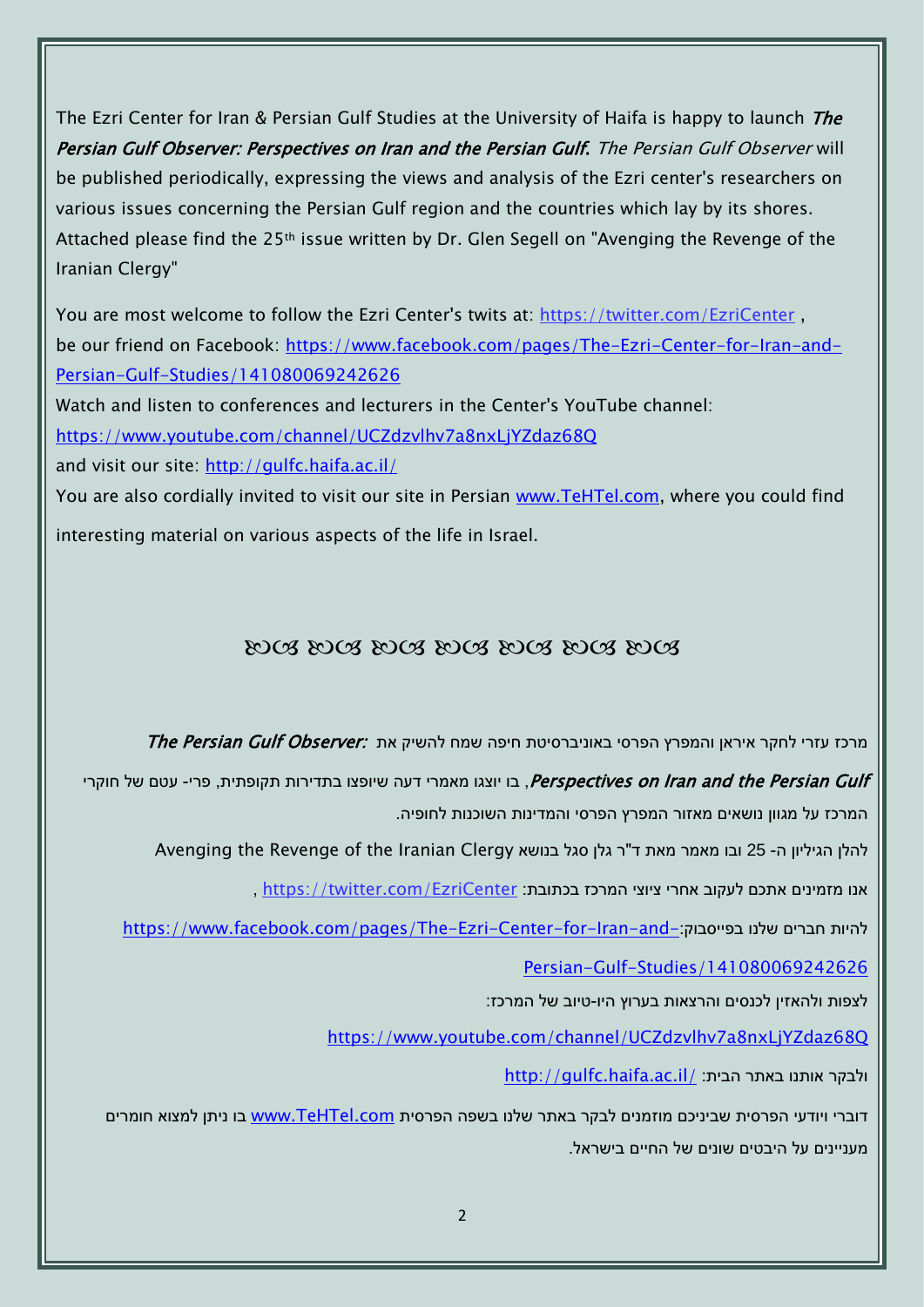## Avenging the Revenge of the Iranian Clergy **By Glen Segell<sup>i</sup>**

I

In the governance of Iran there is a battle between mosque and state but who wins what, and why? This dominates the nation's political discourse, often under the shadow of real and imagined threats from the West. It also dominates regional and global responses including from neighbouring states such as Saudi Arabia, the Sunni world and the West's policies, actions and reactions to Iran. Moreover recently the Iranian population has demonstrated its discontent with the current governance in the cost of living, high unemployment, the cost of foreign expeditions, corruption, the rule of the Ayatollah, and the dictatorial nature of the regime.<sup>ii</sup>

Understanding the governance of Iran through the study of Persian and Iranian cultural, literary and intellectual history and the role this has played in interpretations of political and clerical authority is not for the faint hearted. One facet is the wide diversity in the lives and works of certain key figures in modern day Iran.

This ranges from those who articulated the country's responses to European imperialism, such as Mirza Malkom Khan<sup>iii</sup>, a prominent modernist who died in 1908, to the ideologues of the Islamic revolution of 1979. These include Jalal Al-e Ahmad and the left-leaning zealots and poets<sup>iv</sup> who used a mix of Marxism, Islamism, the Shia tropes of martyrdom and Frantz Fanon's thirdworldism<sup> $\vee$ </sup> to give Iran's Islamic revolution its distinctive characteristics.

Another facet and maybe more important is the big themes in Iran's history dominated by it being a Shia powerhouse state. This influences the aforesaid individuals typified by the creation of the Safavid state in the early 16th century.<sup>vi</sup> Another theme is the competing tensions within Persian Shiism of temporal and spiritual legitimacy, intertwined with messianic revivalism, mysticism and dissent.

Persian Shia political philosophy creates a natural separation of mosque and state, as long as the state allows freedom and safety of Shia religious practice. Until 1979 state or moreover crown had the upper hand. The clergy were there to preach, educate and sit in judgment on the nation's souls. A politically active clergy was, and still is for many leading Shia thinkers, a heretical innovation.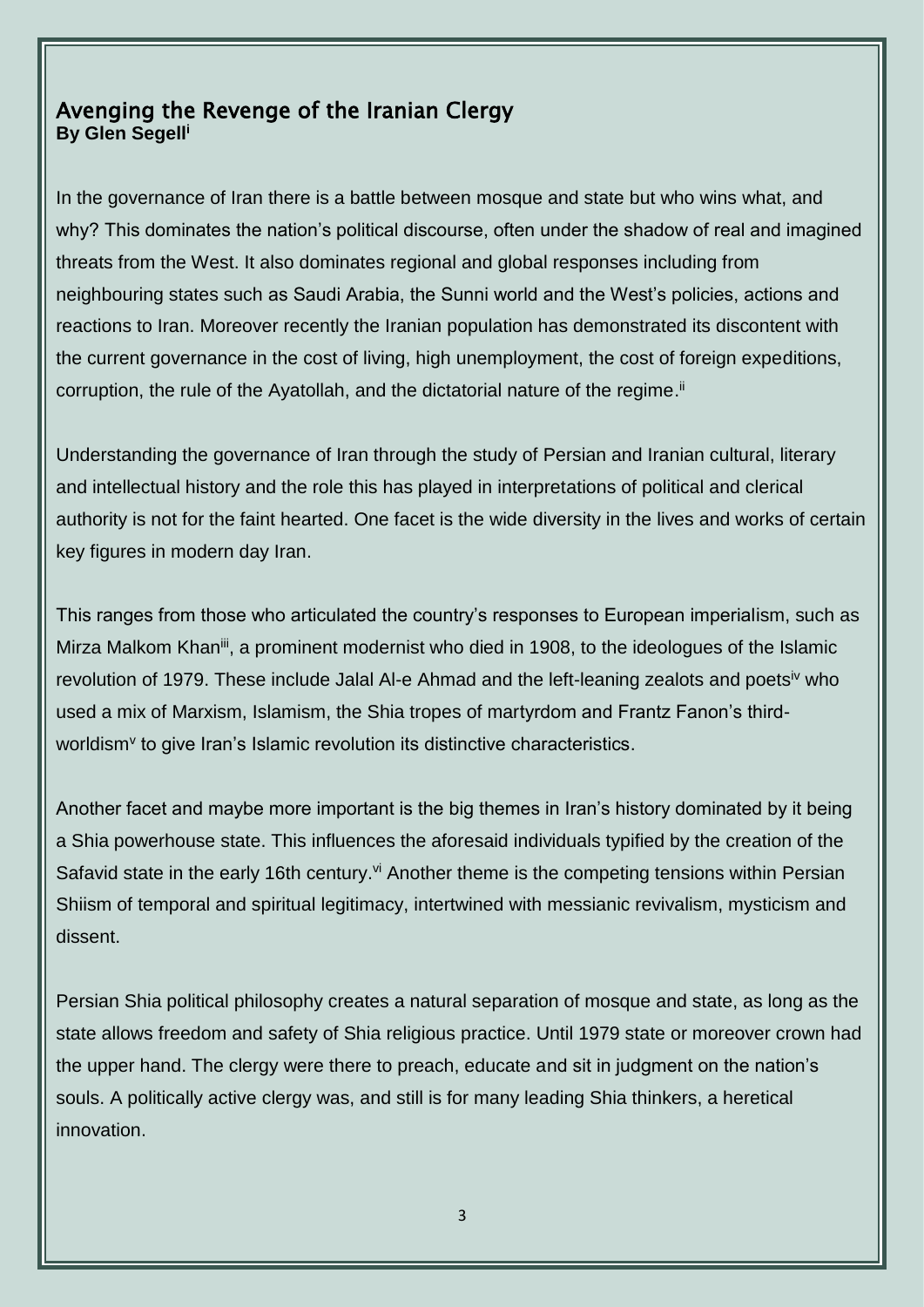Then in 1979 things changed and the clergy began to have the upper hand over state after the removal of the crown. One point to bear in mind about the justification of the role of the clergy by the clergy since 1979 in Iran's politico-religious make-up is the cyclical nature of divine revelation in "Twelver" Shia thought. This is through an interpretation of the 12 imams (descendants of Prophet Muhammad), and the 12th imam's "occultation" in 874. Vii This facet of Shia philosophy offers Persian political culture the potential for millenarian trends to appear at times of political and social crisis.

The revolutionary clergy in 1979 appear to have deemed this as such a crisis. This was exampled when the leader of the 1979 revolution Ayatollah Khomeini came to be known as an imam<sup>viii</sup> that constituted a break with the notion of a quietist, apolitical clergy. So while this was considered heretical among local Shia communities it also had precedent in Iran's modern history.

Ayatollah Khomeini's controversial doctrine of *velayat-e faqih*, the "guardianship of the jurist"<sup>ix</sup>, and its application as the ideological and constitutional blueprint for the Islamic revolution, was the first time in Iran's Shia history that the clergy had explicitly articulated a theory of government. Before that they always preferred to remain scholarly and juristic.

Such justifications can be short lived for in the battle between mosque and state that dominates the nation's political discourse secular leaders have also rested their case for authority based on the same divine revelation. President Mahmoud Ahmadinejad's conviction that the 12th imam was poised to return to daily life in Iran meant that, among other less innocent actions, he would lay an extra place for the 12th imam at his weekly cabinet briefings.<sup>x</sup>

An explanation for the governance battle between mosque and state is that the clergy launched the 1979 Islamic revolution as an act of revenge because Shiism was derided under the Pahlavi monarchs and sidelined in the dash to achieve Western modernity after the discovery of oil. It was not a complete triumph, for the 1979 revolution and its aftermath crushed the clergy's centuries-old independence from the state. Their bid for power challenged the very soul of Shia orthodoxy.

Given that the revolutionary generation has been supplanted by the next due to mortality all may be left wondering about the ultimate place of Islam in the politics of Iran, that of mosque and state and how this might develop. Important questions may show trends that could emerge.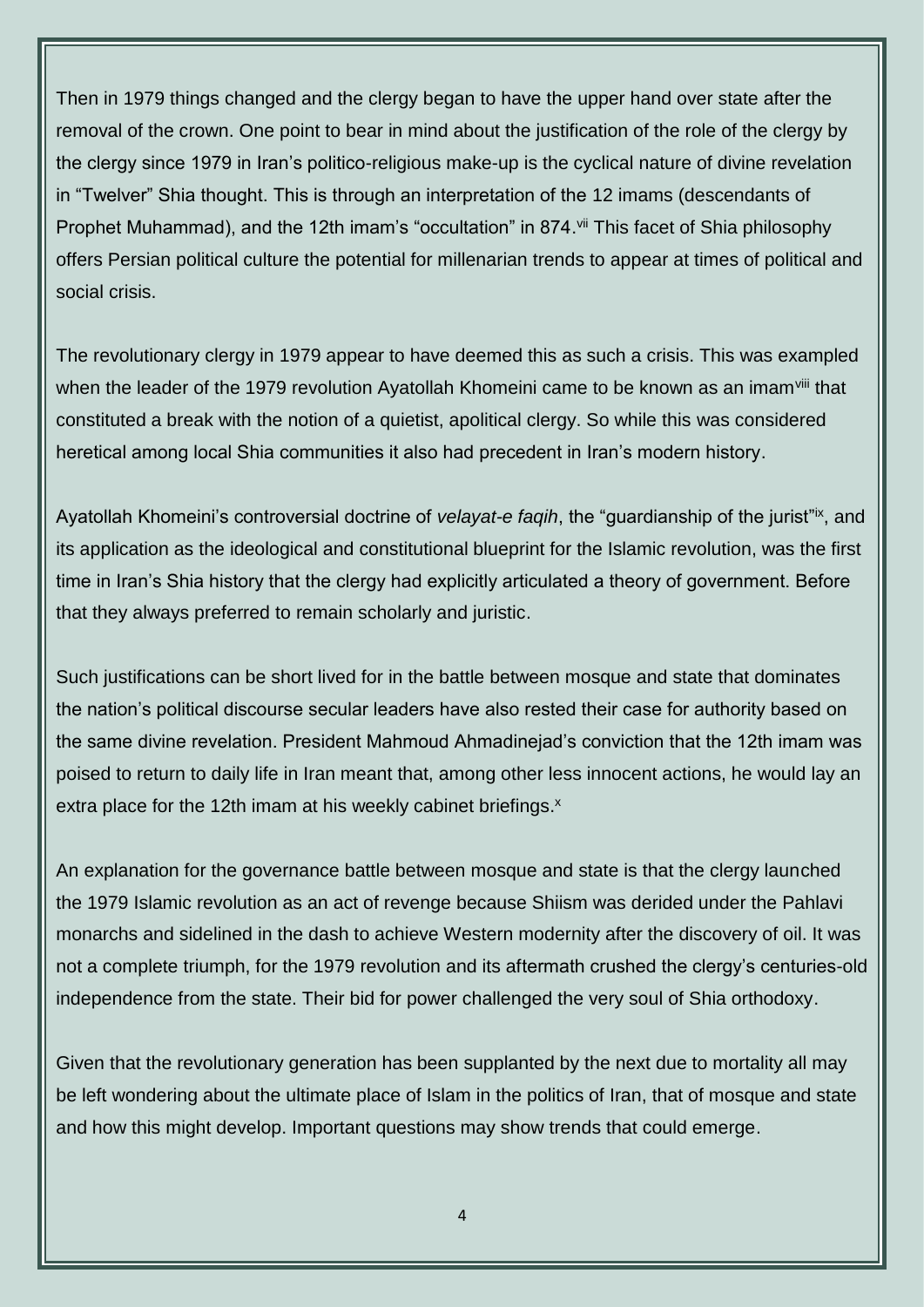Will the Islamic republic of Iran be the harbinger of the destruction of the Iranian clergy, both in the minds of the Iranian people and as a political force? Have the clergy become so crippled by association with the horrors and corruption of the Islamic republic that they have lost all moral authority with the man in the street? Might there be an upsurge in orthodox clerical opposition to the Islamic republic as this uneasy experiment in Shia political activism?

Recently the Iranian population has demonstrated its discontent with governance of Iran in the cost of living, the rule of the Ayatollah and the dictatorial nature of the regime. Surely this shows that the writing might, one assumes, should be on the wall to avenge the revenge of the 1979 Iranian clergy. The clergy have seen this potential and in attempt to placate it have recently relaxed regulations in the dress code for women. But would any reforms be enough to make a difference for Iranian citizens? Would it change two apparently mutually exclusive forms of identity *xi* – *Iranianism* and *Islamism*?

The recent massive street demonstrations show the potential for more than reforms; for a counterrevolution. Should this materialize without being detrimental to citizens or in the two apparently mutually exclusive forms of identity – *Iranianism* and *Islamism* then the field would be open for speculation on local, regional and global implications.

At the fore is the question whether governance after a counter revolution would be secular under the dictum of Persian Shia political philosophy that creates a natural separation of mosque and state, as long as the state allows freedom and safety of Shia religious practice? If so then one thing is for certain it would overturn the apple cart in relations with the Sunni world and Saudi Arabia, with supposed proxies Hamas and Hezbollah and with intervention in Syria and globally with the West for example the current Iranian nuclear and missile programs. The Ayatollahs shouldn't ignore the inevitable for the Iranian people have spoken. The time has come to avenge the revenge of the 1979 Iranian Clergy and for Iran to return to normality in 2018; for the separation of mosque and state.